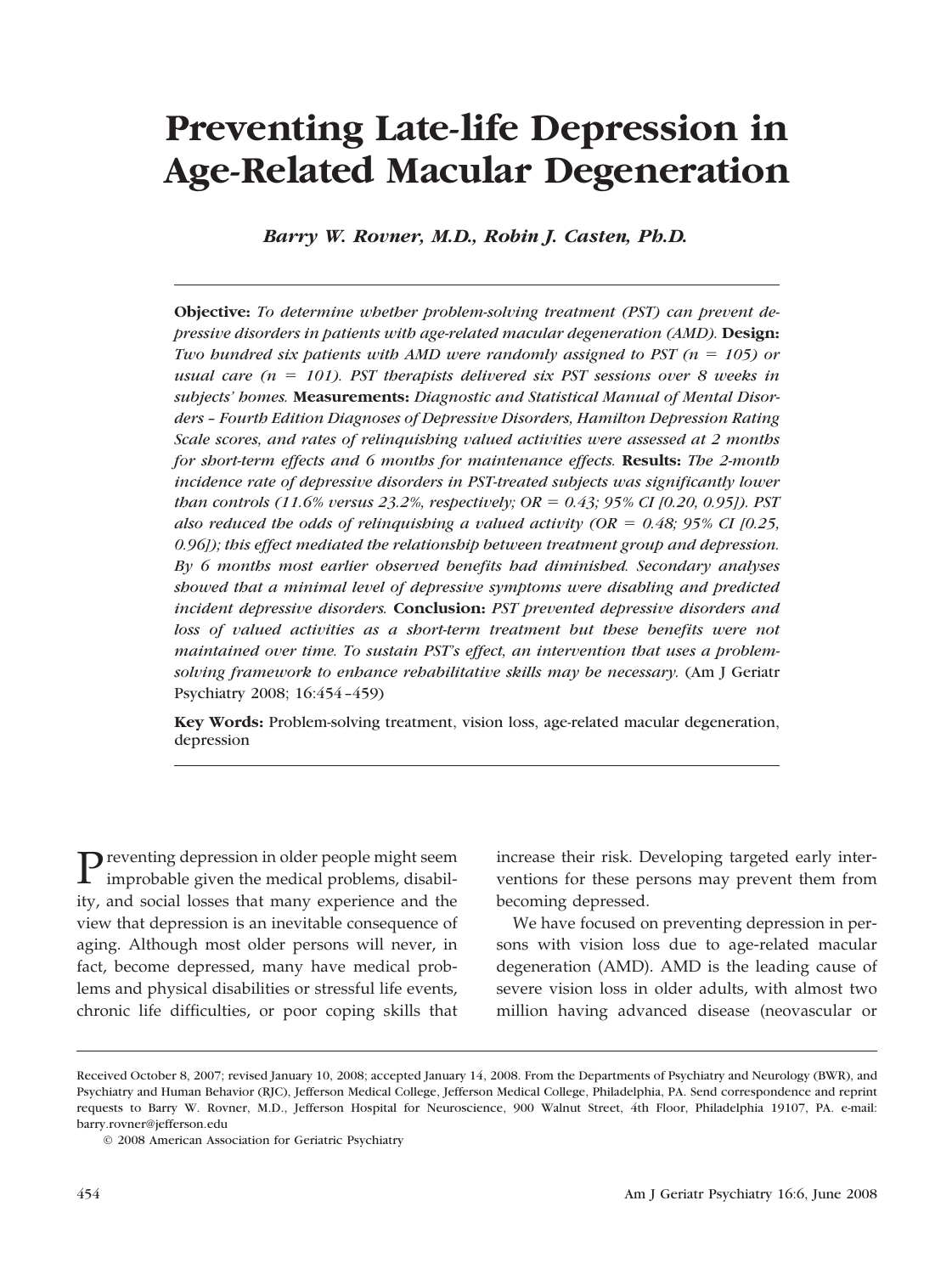"wet AMD," or geographic atrophy or "dry AMD") and over seven million having early signs. $<sup>1</sup>$  The</sup> number affected will double by 2020, dramatically increasing the population of visually impaired people. Vision loss deprives them of the primary means by which they engage the world and prevents many from pursuing valued activities. This threatens their sense of self and self-efficacy and may lead to depression. Our strategy to prevent depression focuses on preserving or redefining valued activities using problem-solving approaches. In this article, we describe the results of our National Institute of Mental Health-funded clinical trial "Preventing Depression in AMD" and discuss future directions for depression prevention in AMD.

#### **Preventing Depression in Age-Related Macular Degeneration**

The clinical trial compared the efficacy of problemsolving treatment (PST) with usual care to prevent depressive disorders in patients with recent diagnoses of neovascular AMD.<sup>2</sup> It was a selective preventive intervention in that it targeted patients at higher than average risk for depression but who had no current symptoms.<sup>3</sup> We tested the hypothesis that PST would reduce the incidence of depressive disorders at 2 months (short-term effects) and at 6 months (maintenance effects) compared with usual care and, secondarily, would prevent loss of valued activities.

PST is a manual-driven psychological treatment that teaches problem-solving skills. $4$  It addresses negative perceptions that may interfere with finding practical solutions to problems and teaches the following problem-solving skills: 1) defining problems; 2) establishing realistic goals; 3) generating, choosing, and implementing solutions; and 4) evaluating outcomes. Subjects are encouraged to use these skills routinely to develop practical compensatory strategies to achieve valued functional goals and thereby prevent depression.5,6 PST-trained therapists (two nurses, one master's level counselor) delivered six 45– 60-minute in-home PST sessions over 8 weeks.

#### **METHODS**

We recruited subjects from the retinovitreous clinics of Wills Eye Hospital in Philadelphia. The inclusion criteria were age over 64 years, neovascular AMD in one eye diagnosed within the preceding 6 months, and preexisting AMD in the fellow eye. We chose these parameters to identify nondepressed patients with recent bilateral visual impairment who were at high risk for depression. From December 2001 to July 2005, we identified 602 potentially eligible patients; of these, 206 (34.2%) were randomized to the PST  $(N = 105)$  or usual care  $(N = 101)$  group. The major reasons for nonparticipation  $(N = 396)$  were refusal (N = 263; 66%); inability to contact (N = 53; 13%); cognitive impairment ( $N = 19$ ; 5%); depression ( $N =$ 14; 4%); and other ( $N = 47$ ; 12%). Nonparticipating patients were similar to enrolled subjects on their demographics characteristics, visual acuity, and responses to a screening measure of depression. During the trial, 17 (8.3%) subjects dropped out of the study (11 PST and 6 controls). The primary outcome was a *Diagnostic and Statistical Manual of Mental Disorders – Fourth Edition* diagnosis of major or minor depression. Research nurses administered the Modified Schedule for Affective Disorders and Schizophrenia and the Structured Interview Guide for the Hamilton Depression Rating Scale (HDRS) to rule out depression at baseline and to diagnose depressive disorders at 2 and 6 months.<sup>7,8</sup> We used the 24-item HDRS to quantify depressive symptoms.<sup>8</sup> We measured vision disability (i.e., self-reported difficulty level on vision-dependent daily activities) using the National Eye Institute Vision Function Questionnaire (NEI VFQ-17). $9$  Its items rate difficulty on tasks such as reading newsprint and pursuing hobbies; subjects also rated the personal value of all tasks.

#### **RESULTS**

We found that at 2 months, PST subjects had half the incidence rate of depressive disorders as controls  $(11.6\% \text{ versus } 23.2\%; \text{ OR } = 0.43; 95\% \text{ CI } [0.20, 0.95]).$ We also found that fewer PST subjects had relinquished a valued activity than controls (23.2% versus  $37.4\%$ ; OR = 0.48; 95% CI [0.25, 0.96]). We then tested a mediation model to determine whether relinquishing a valued activity mediated the relationship between PST and depression using a logistic regression with depression diagnosis at 2 months as the out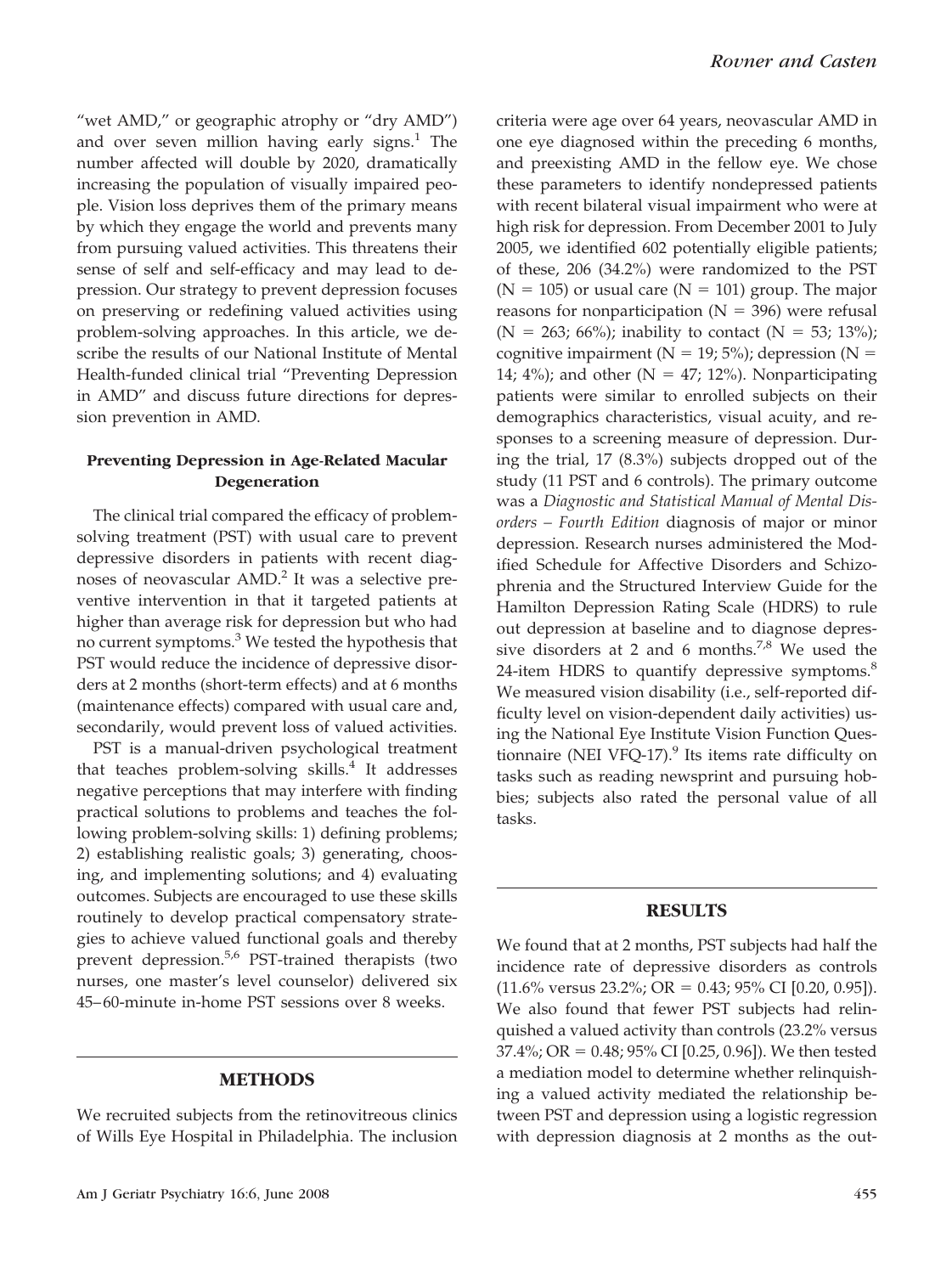come. The treatment group was entered on the first step and significantly predicted depression (OR 2.31, 95% CI 1.06, 5.06). This relationship diminished when activity loss was added (OR for treatment group = 2.04, 95% CI 0.92, 4.54); activity loss, however, was significant (OR = 2.55, 95% CI 1.18, 5.50). These results suggest that PST prevented depression to the extent that it prevented loss of a valued activity.

The number of patients needed to be treated with PST to prevent one case of depression was nine (95% CI 5, 72). The large confidence interval reflected the size of the sample and the low incidence rate of depression. There were no significant differences in HDRS score change over time between treatment groups.

At 6 months, there was no difference in depression rates in PST versus control subjects (21.1% versus 27.4%; OR =  $0.65$ ; 95% CI [0.33, 1.39]). As at 2 months, however, PST subjects were almost half as likely to relinquish valued activities as controls  $(30.5\% \text{ versus } 44.2\%; \text{ OR } = 0.53, 95\% \text{ CI } 0.28, 1.01).$ 

#### **DISCUSSION**

We found that PST prevented depressive disorders as a short-term preventive treatment but that its effect did not persist over time. There was, nevertheless, substantial evidence that PST was not the same as usual care. For one, we observed the hypothesized 50% risk reduction at 2 months and found that preventing the loss of valued activities mediated the relationship between PST and depression. We underestimated, however, the incidence of depression following cessation of treatment. This suggests that booster treatments for all PST subjects, or rescue treatments for those with low-level depressive symptoms, may have been necessary to sustain PST's ability to prevent depressive disorders. The former is a continuation of the selective intervention strategy that targets an asymptomatic high risk group, whereas the latter is an indicated preventive strategy in that it targets patients with what may be early signs of depression.<sup>3</sup>

When we examined depression as a continuous measure of symptoms, we found no significant changes or differences between treatment groups. This was expected given that we enrolled nonde-

pressed subjects; although a notable minority developed a depressive disorder over time, the preponderance of HDRS scores in the sample remained low throughout the study.

From a research design perspective, the clinical trial demonstrated that systematic sampling, successful randomization and masking, protocol-driven treatment, assessment of multiple relevant outcomes, and maintenance of treatment fidelity are feasible in psychosocial intervention studies. It adds to other studies demonstrating the value of depression management strategies to treat and, as our data suggest, prevent depression in older patients. $10-13$  The study also suggested that a practical, problem-solving intervention like PST may prevent depression in other disabling conditions such as heart disease, cancer, and stroke, where disability and loss of valued activities increase the risk for depression.

#### **Minimal Depression Is Disabling and Increases the Risk for Depressive Disorders**

In a secondary analysis of our data, we examined the effect of minimal depressive symptoms on levels of disability and the incidence of more severe depressive disorders.<sup>14</sup> Many studies have identified the high prevalence and disabling consequences of depressive symptoms that do not meet criteria for major depression (variably termed minor, subthreshold, or subsyndromal depression).15 Lyness et al. recently found that subsyndromal depression produces clinically significant impairments and increases health service utilization and medical costs.16 Relying on *Diagnostic and Statistical Manual of Mental Disorders – Fourth Edition* definitions of major or minor depression only, however, would omit a substantial proportion of affected older persons. Others have similarly reported that depressive symptoms predict future declines in functional status and onset of major depression.17–21

Although the "Preventing Depression in AMD" trial did not enroll patients with clinically significant depressive symptoms, subjects did have varying low levels of symptoms that we quantified using the HDRS.8 Total possible scale scores range from 0 to 50; scores greater than 14 indicate moderate-severe depression and scores less than 7 are normal. The mean for our sample was 2.2 (SD: 2.2) and 95.5% of subjects had scores within the normal range.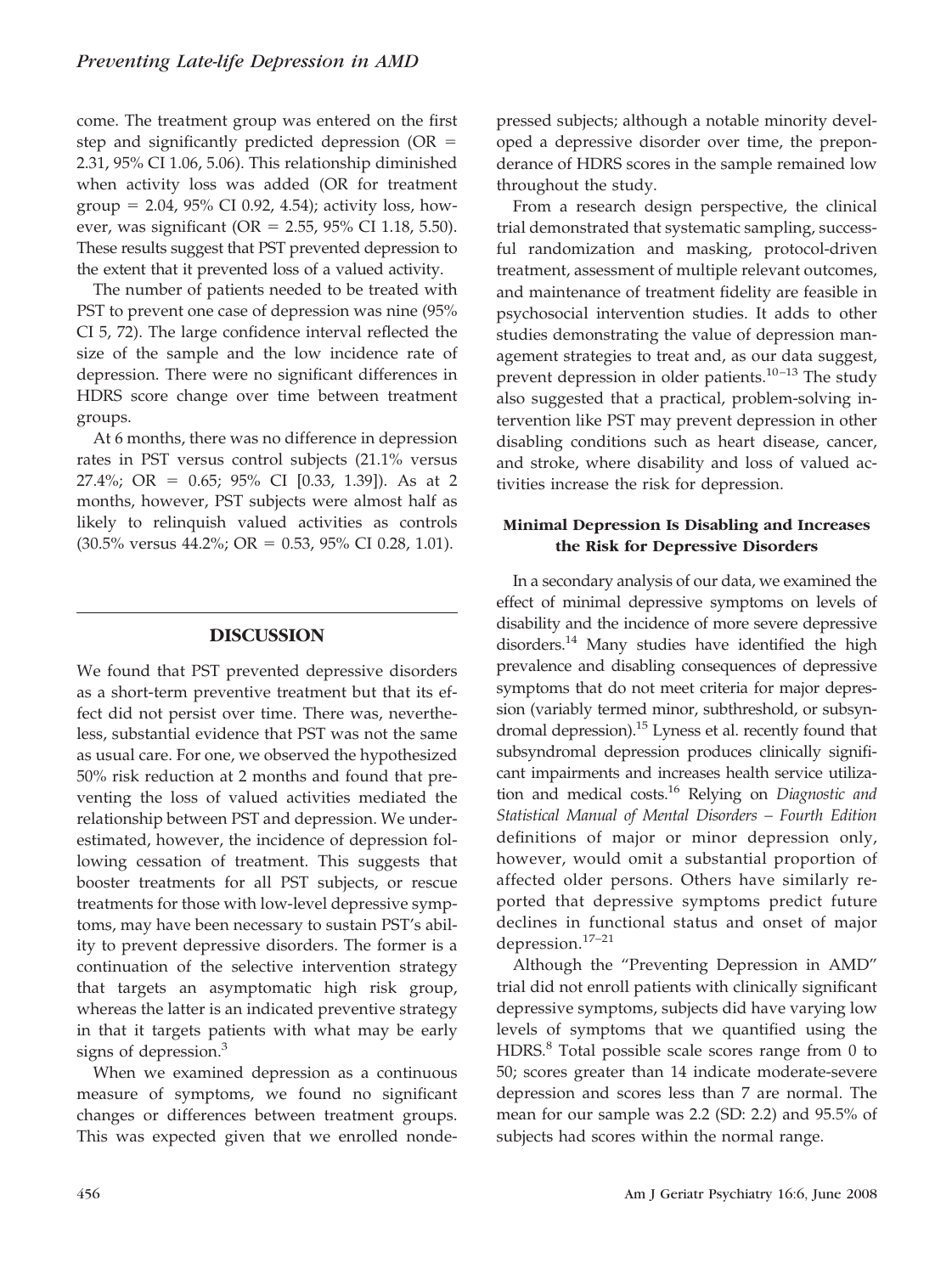We identified 49 subjects (23.8%) whose baseline HDRS scores were one SD above the mean for this sample (i.e.,  $\geq$ 4). Their average HDRS score was 5.4 (SD 1.7); median: 5.0; range: (4, 12). We called these subjects "minimally depressed" and found that they had significantly greater difficulty performing visiondependent daily living activities than subjects with fewer symptoms even though they had similar visual acuity and medical problems.<sup>14</sup>

We also found that minimal depressive symptoms strongly predicted incident depressive disorders. Thirty-four of the 49 (69%) subjects with HDRS greater than 4 (versus 24.4% with scores less than 4) developed a depressive disorder over the next 6 months. Their mean HDRS score, in fact, although in the top 25th percentile of the sample, was less than the HDRS score of seven that is taken as normal. The incidence rate for depressive disorders at 2 or 6 months for these subjects, compared with those with lower HDRS scores were: 75.6% versus 17.8%, respectively (OR = 14.27; 95% CI [6.40, 31.80]). Table 1 shows the baseline HDRS symptoms that a regression analysis demonstrated independently and significantly predicted incident depression at 2 or 6 months. Subjects who reported a "depressed mood" alone were significantly more likely to develop a depressive disorder than those who denied depressed mood and correctly predicted 74.9% of the cases. Endorsing hypochondria, insomnia, and guilt identified an additional 6.8% of cases. Adding other HDRS symptoms did not improve the model. These data suggest that these four symptoms, taken together, correctly classified 81.7% of patients who developed a depressive disorder and may identify patients at risk.

Thus, minimally depressed patients with AMD, who would not be considered depressed according to current diagnostic criteria, are at high risk to develop more severe depressive disorders and to suffer

| TABLE 1.            | <b>Hamilton Depression Rating Scale Symptoms at</b><br>Baseline that Predict Depressive Disorders at 2<br>or 6 Months |           |                |
|---------------------|-----------------------------------------------------------------------------------------------------------------------|-----------|----------------|
| <b>HDRS</b> Symptom |                                                                                                                       | <b>OR</b> | CІ             |
| Depressed mood      |                                                                                                                       | 16.7      | $4.26 - 65.41$ |
| Hypochondria        |                                                                                                                       | 3.3       | 1.56-6.85      |
| Insomnia            |                                                                                                                       | 2.5       | $1.18 - 5.10$  |
| <b>Guilt</b>        |                                                                                                                       | 67        | $1.63 - 27.77$ |

decrements in vision function that cannot be accounted for by the severity of their eye disease or general medical problems. Although we and others have previously reported the adverse effects of severe depression in AMD and other disorders, we now find that even minimal depressive symptoms adversely affect function.17–22

## **Future Directions for Prevention Depression in AMD**

Although PST prevented depression, we believe its effect was short-lived because its emphasis on independent problem-solving (i.e., having subjects develop their own solutions, often without knowledge of low vision resources) did not optimize their remaining vision and thereby limited its effectiveness. We found, for example, that PST did not increase optical device use, low vision rehabilitation consultation, or home modifications. We believe that PST as a "talking treatment," rather than one of education and demonstration, restricted its ability to access these compensatory strategies. To prevent depression more effectively over time, we believe that an intervention that builds on the strengths of a problem-solving framework (i.e., reframing problems into goal-oriented tasks) and enhances rehabilitative skills may be necessary.

We are now developing a low vision rehabilitation intervention that is designed to improve patients' ability to continue valued activities and prevent depressive disorders. In it, an occupational therapist (OT) will collaborate with a low vision optometrist to develop and implement a care plan based on a patient's rehabilitation potential and personal rehabilitation goals. The optometrist will evaluate remaining vision and magnification needs, prescribe optical devices, and provide the OT with an initial care plan. The OT will subsequently meet with subjects in their homes and use a problem-solving approach that reframes patients' depressive perceptions (over which they feel they have no control) into goal-directed tasks that they can control. The hypothesis is that this treatment will enable patients with AMD to continue valued goals via enhanced compensatory strategies and problem-solving skills, and thereby to prevent depression. Because depression in AMD is a frequent, painful consequence of vision loss, integrating disease management strategies for both conditions is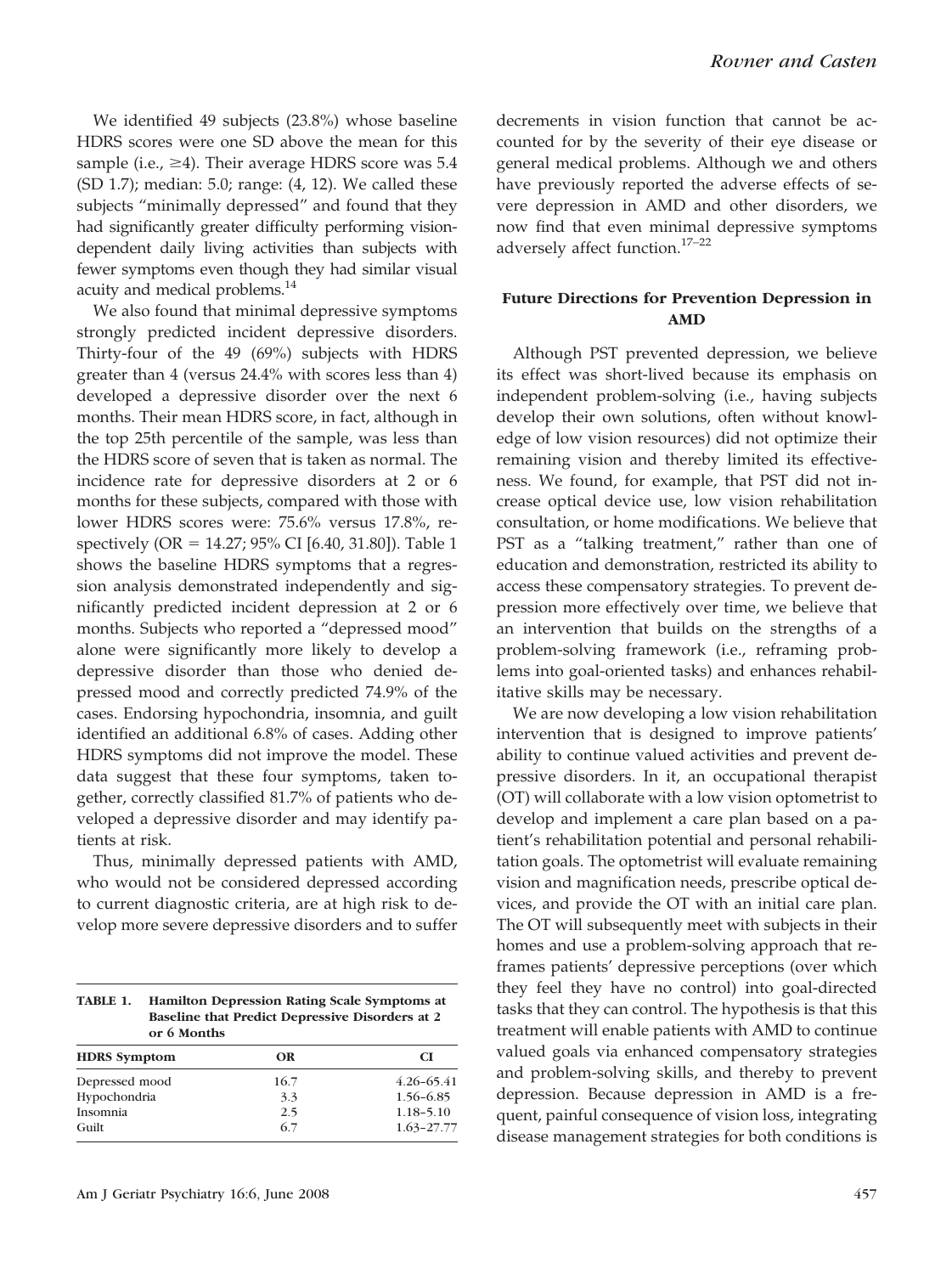necessary. Our plan to incorporate depression management directly into low vision care provides, we believe, an optimal approach to meet this need and may well serve as a model for other rehabilitative interventions.

We plan to recruit patients with subthreshold depressive symptoms because of their increased risk for more severe depressive disorders. This then is an indicated prevention intervention because it targets people who already have detectable signs of depression but do not meet diagnostic criteria. $3$  The primary research question of the intervention's efficacy drives our plan to use categorical diagnoses rather than depressive symptoms as the primary outcome. Although we recognize that depressive phenomena are not easily fitted to categories, the categorical approach seems best suited to assess a clinical treatment's efficacy because it generates syndromes with discernable treatment and prognostic implications. Where we to rely on change in depressive symptoms as the primary outcome, we would obtain only a relative, not an explicit, sense of the intervention's efficacy that may lack clinical meaning.

Our approach to disability assessment is innovative in that we will measure targeted vision outcomes, which identifies and quantifies specific vision-related goals as outcomes.<sup>23,24</sup> This approach is likely to be more sensitive to treatment effects than summary scores on multisymptom measures that mix unvalued and valued activities and may obscure improvements in specific valued activities. It recognizes that different subjects select different goals and pinpoints and evaluates change in the goals that subjects value, and has the face validity, clinical relevance, and flexibility to convey meaningful change in response to rehabilitative interventions. The secondary study hypothesis is that intervention subjects will report less difficulty with targeted vision goals compared with controls over time.

### **CONCLUSION**

Preventing depression in older persons depends on distinguishing states of demoralization that arise from adverse life circumstances from pathologic mood disorders that may reflect underlying brain disease. Although recent genetic and neuroimaging studies increasingly question the validity of this distinction, our current state of knowledge and experience working with patients with AMD suggest that depression in these patients represents an understandable reaction to the loss of valued activities and resulting disability. Although we have focused on AMD, our goal is to contribute to the development of interventions for patients with chronic diseases in which depression and disability are common. Interventions that target only depression or disability, however, may be less than fully effective because, in AMD at least, patients experience vision loss, depression, and disability as a single syndrome. They do not distinguish their mood from their function in the way that researchers isolate and measure these constructs separately. For them, tangibles such as reading and socializing are difficult to separate from intangibles such as moods or intentions. In fact, these activities inseparably join how they feel with what they do. Our focus on preserving valued activities as a strategy to prevent depression is based on these observations.

*This work was supported by NIMH grant RO 1 MH61331, NEI grant U01 EY 015839, and the Farber Institute for Neurosciences of Thomas Jefferson University.*

#### **References**

- 1. The Eye Diseases Prevalence Research Group. Prevalence of agerelated macular degeneration in the United States. Arch Ophthalmol 2004; 122:564 –572
- 2. Rovner BW, Casten RJ, Hegel MT, et al: Preventing depression in age-related macular degeneration. Arch Gen Psychiatry 2007; 64: 886 –892
- 3. Mrazek PJ, Haggerty RJ (eds): Reducing Risks for Mental Disorders: Frontiers for Preventive Intervention Research. Washington, DC, National Academy Press, 1994
- 4. Hegel MT, Areán PA: Problem-Solving Treatment for Primary Care: A Treatment Manual for Depression, Project IMPACT. Hanover, NH, Dartmouth Medical School, 2003
- 5. D'Zurilla PJ: Problem-Solving Therapy: A Social Competence Approach to Clinical Intervention. New York, Springer Publishing, 1986
- 6. Hegel M, Dietrich A, Seville J, et al: Training residents in problem solving treatment of depression: a pilot feasibility and impact study. Fam Med 2004; 36:204 –208
- 7. Parmelee PA, Katz IR, Lawton MP: The relation of pain to depression among institutionalized aged. J Gerontol 1991; 46:P15–P21
- 8. Williams JBW: A structured interview guide for the Hamilton Depression Rating Scale. Arch Gen Psychiatry 1988; 45:742–747
- 9. Massof RW, Fletcher DC: Evaluation of the NEI visual functioning questionnaire as an interval measure of visual ability in low vision. Vision Res 2001; 41:397– 413